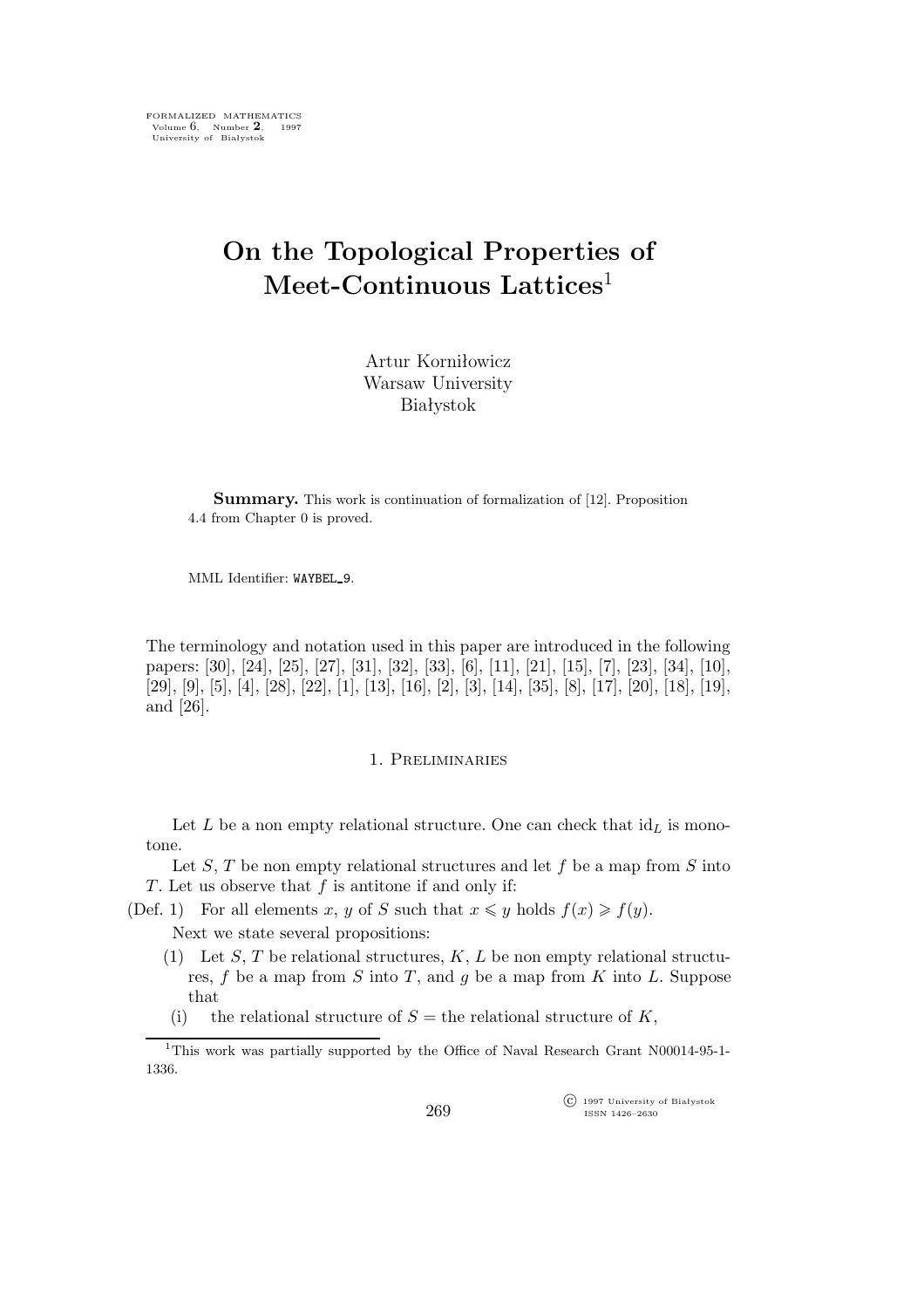#### 270 **artur kornikowicz**

- (ii) the relational structure of  $T =$  the relational structure of L,
- (iii)  $f = q$ , and
- $(iv)$  f is monotone.
	- Then *g* is monotone.
- (2) Let S, T be relational structures,  $K, L$  be non empty relational structures,  $f$  be a map from  $S$  into  $T$ , and  $g$  be a map from  $K$  into  $L$ . Suppose that
- (i) the relational structure of  $S =$  the relational structure of K,
- (ii) the relational structure of  $T =$  the relational structure of L,
- (iii)  $f = q$ , and
- $(iv)$  f is antitone.

Then q is antitone.

- (3) Let  $A, B$  be 1-sorted structures,  $F$  be a family of subsets of  $A$ , and  $G$ be a family of subsets of B. Suppose the carrier of  $A =$  the carrier of B and  $F = G$  and F is a cover of A. Then G is a cover of B.
- (4) For every antisymmetric reflexive relational structure L with l.u.b.'s and for every element x of L holds  $\uparrow x = \{x\} \sqcup \Omega_L$ .
- (5) For every antisymmetric reflexive relational structure L with g.l.b.'s and for every element x of L holds  $\downarrow x = \{x\} \sqcap \Omega_L$ .
- (6) For every antisymmetric reflexive relational structure L with g.l.b.'s and for every element y of L holds  $(y \sqcap \Box)^{\circ} \uparrow y = \{y\}.$
- (7) For every antisymmetric reflexive relational structure L with g.l.b.'s and for every element x of L holds  $(x \sqcap \Box)^{-1}(\lbrace x \rbrace) = \uparrow x$ .
- $(8)$  For every non empty 1-sorted structure T holds every non empty net structure N over T is eventually in rng (the mapping of N).

Let  $L$  be a non empty reflexive relational structure, let  $D$  be a non empty directed subset of  $L$ , and let  $n$  be a function from  $D$  into the carrier of  $L$ . One can verify that  $\langle D, \text{(the internal relation of } L) |^2 D, n \rangle$  is directed.

Let  $L$  be a non empty reflexive transitive relational structure, let  $D$  be a non empty directed subset of  $L$ , and let  $n$  be a function from  $D$  into the carrier of L. One can check that  $\langle D,$  (the internal relation of L)  $|^{2} D, n \rangle$  is transitive.

The following propositions are true:

- (9) For every non empty reflexive transitive relational structure  $L$  such that for every element x of L and for every net N in L such that N is eventuallydirected holds  $x \sqcap \sup N = \sup\{x\} \sqcap \text{rng}\,\text{netmap}(N,L)$  holds L satisfies MC.
- (10) Let  $L$  be a non empty relational structure,  $a$  be an element of  $L$ , and  $N$ be a net in L. Then  $a \sqcap N$  is a net in L.

Let L be a non empty relational structure, let x be an element of  $L$ , and let N be a net in L. Then x *⊓* N is a strict net in L.

Let L be a non empty relational structure, let x be an element of  $L$ , and let N be a non empty reflexive net structure over L. Observe that x*⊓*N is reflexive.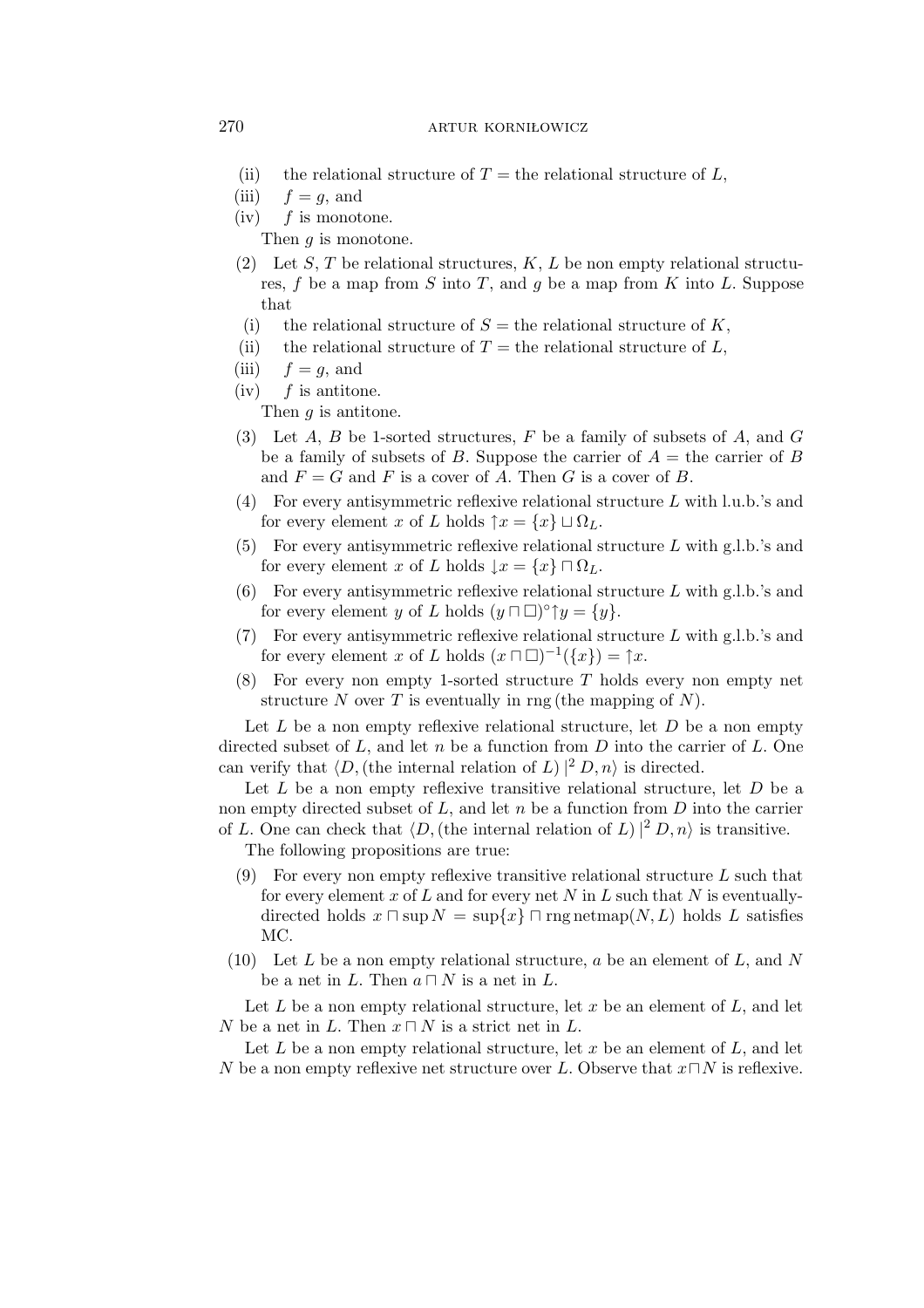Let  $L$  be a non empty relational structure, let  $x$  be an element of  $L$ , and let N be a non empty antisymmetric net structure over L. Note that  $x \sqcap N$  is antisymmetric.

Let L be a non empty relational structure, let x be an element of L, and let N be a non empty transitive net structure over L. Note that x*⊓* N is transitive.

Let  $L$  be a non empty relational structure, let  $J$  be a set, and let  $f$  be a function from J into the carrier of L. Observe that  $\text{FinSups}(f)$  is transitive.

### 2. The Operations Defined on Nets

Let  $L$  be a non empty relational structure and let  $N$  be a net structure over L. The functor inf  $N$  yielding an element of  $L$  is defined as follows:

(Def. 2) inf  $N = \text{Inf}(\text{the mapping of } N)$ .

Let L be a relational structure and let N be a net structure over L. We say that sup  $N$  exists if and only if:

(Def. 3) Sup rng (the mapping of N) exists in  $L$ .

We say that inf  $N$  exists if and only if:

(Def. 4) Inf rng (the mapping of N) exists in  $L$ .

Let L be a relational structure. The functor  $\langle L; id \rangle$  yields a strict net structure over  $L$  and is defined by:

(Def. 5) The relational structure of  $\langle L; id \rangle =$  the relational structure of L and the mapping of  $\langle L; \mathrm{id} \rangle = \mathrm{id}_L$ .

Let L be a non empty relational structure. Observe that  $\langle L; id \rangle$  is non empty.

Let L be a reflexive relational structure. One can check that  $\langle L; id \rangle$  is reflexive.

Let L be an antisymmetric relational structure. Note that  $\langle L; id \rangle$  is antisymmetric.

Let L be a transitive relational structure. Observe that  $\langle L; id \rangle$  is transitive.

Let L be a relational structure with l.u.b.'s. One can verify that  $\langle L; id \rangle$  is directed.

Let L be a directed relational structure. Note that  $\langle L; id \rangle$  is directed.

Let L be a non empty relational structure. One can verify that  $\langle L; id \rangle$  is monotone and eventually-directed.

Let L be a relational structure. The functor  $\langle L^{\text{op}}; \text{id} \rangle$  yields a strict net structure over  $L$  and is defined by the conditions (Def. 6).

(Def. 6)(i) The carrier of  $\langle L^{\text{op}}; \text{id} \rangle = \text{the carrier of } L$ ,

(ii) the internal relation of  $\langle L^{\text{op}}; \text{id} \rangle =$  (the internal relation of L)<sup>o</sup>, and

(iii) the mapping of  $\langle L^{\text{op}}; \text{id} \rangle = \text{id}_{L}$ .

Next we state the proposition

(11) For every relational structure L holds the relational structure of  $L^{\sim}$  = the relational structure of  $\langle L^{\text{op}}; \text{id} \rangle$ .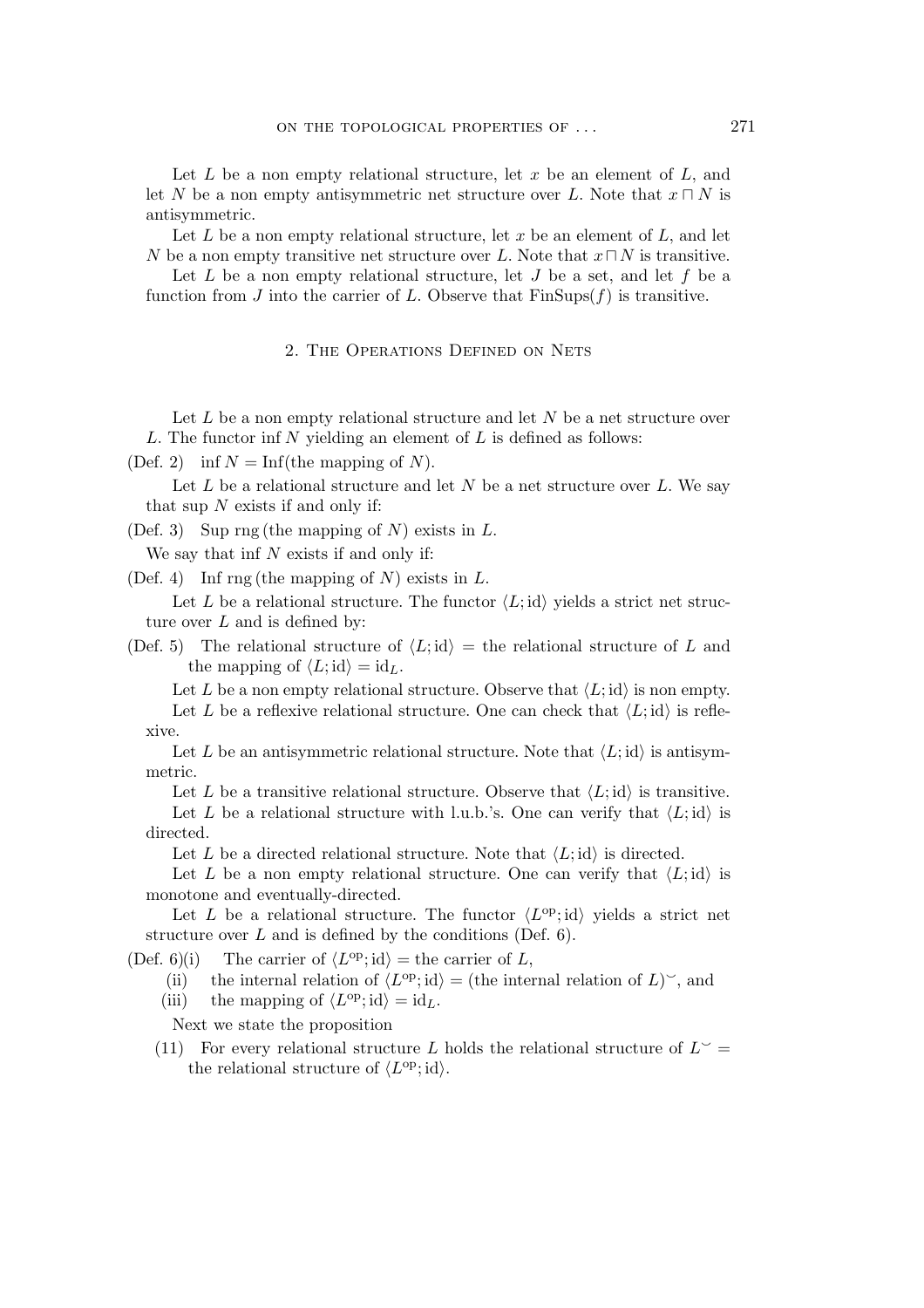### 272 **artur kornikowicz**

Let L be a non empty relational structure. One can check that  $\langle L^{\text{op}}; \text{id} \rangle$  is non empty.

Let L be a reflexive relational structure. Observe that  $\langle L^{\text{op}}; \text{id} \rangle$  is reflexive.

Let L be an antisymmetric relational structure. Observe that  $\langle L^{op} ; {\rm id} \rangle$  is antisymmetric.

Let L be a transitive relational structure. Note that  $\langle L^{\text{op}}; \text{id} \rangle$  is transitive.

Let L be a relational structure with g.l.b.'s. Note that  $\langle L^{op}$ ; id) is directed. Let L be a non empty relational structure. Note that  $\langle L^{op} ; {\rm id} \rangle$  is antitone and eventually-filtered.

Let  $L$  be a non empty 1-sorted structure, let  $N$  be a non empty net structure over L, and let i be an element of N. The functor  $N[i]$  yields a strict net structure over  $L$  and is defined by the conditions (Def. 7).

- (Def. 7)(i) For every set x holds  $x \in$  the carrier of N $\lceil i \rceil$  iff there exists an element y of N such that  $y = x$  and  $i \leq y$ ,
	- (ii) the internal relation of  $N|i = ($ the internal relation of  $N$ ) $|^2$  (the carrier of  $N[i]$ , and
	- (iii) the mapping of  $N\upharpoonright i =$  (the mapping of N) $\upharpoonright$  (the carrier of  $N\upharpoonright i$ ).

We now state three propositions:

- (12) Let  $L$  be a non empty 1-sorted structure,  $N$  be a non empty net structure over L, and i be an element of N. Then the carrier of  $N[i] = \{y, y \}$  ranges over elements of  $N: i \leq y$ .
- $(13)$  Let L be a non empty 1-sorted structure, N be a non empty net structure over L, and i be an element of N. Then the carrier of  $N\upharpoonright i \subseteq$  the carrier of N.
- (14) Let  $L$  be a non empty 1-sorted structure,  $N$  be a non empty net structure over L, and i be an element of N. Then  $N\mathfrak{f}$  is a full structure of a subnet of  $N$ .

Let  $L$  be a non empty 1-sorted structure, let  $N$  be a non empty reflexive net structure over L, and let i be an element of N. Note that  $N\mathfrak{f}$  is non empty and reflexive.

Let  $L$  be a non empty 1-sorted structure, let  $N$  be a non empty directed net structure over L, and let i be an element of N. Note that  $N|i$  is non empty.

Let  $L$  be a non empty 1-sorted structure, let  $N$  be a non empty reflexive antisymmetric net structure over  $L$ , and let i be an element of  $N$ . Observe that  $N\upharpoonright i$  is antisymmetric.

Let  $L$  be a non empty 1-sorted structure, let  $N$  be a non empty directed antisymmetric net structure over  $L$ , and let  $i$  be an element of  $N$ . Note that  $N\upharpoonright i$  is antisymmetric.

Let  $L$  be a non empty 1-sorted structure, let  $N$  be a non empty reflexive transitive net structure over  $L$ , and let i be an element of  $N$ . One can verify that  $N\upharpoonright i$  is transitive.

Let L be a non empty 1-sorted structure, let N be a net in  $L$ , and let i be an element of N. Note that  $N[i]$  is transitive and directed.

Next we state three propositions: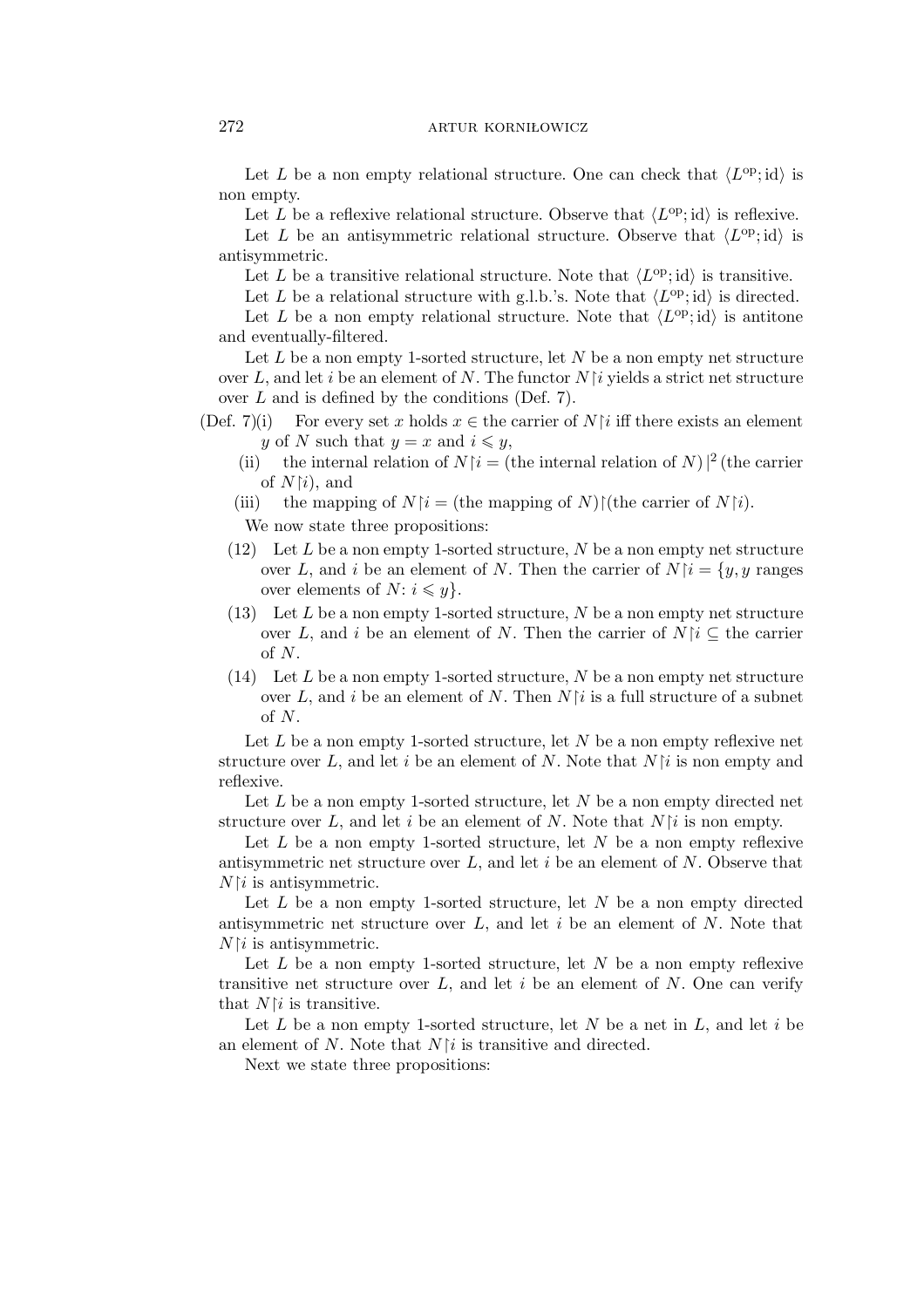- (15) Let  $L$  be a non empty 1-sorted structure,  $N$  be a non empty reflexive net structure over L, i, x be elements of N, and  $x_1$  be an element of  $N[i]$ . If  $x = x_1$ , then  $N(x) = (N \upharpoonright i)(x_1)$ .
- $(16)$  Let L be a non empty 1-sorted structure, N be a non empty directed net structure over L, i, x be elements of N, and  $x_1$  be an element of  $N[i]$ . If  $x = x_1$ , then  $N(x) = (N \upharpoonright i)(x_1)$ .
- (17) Let  $L$  be a non empty 1-sorted structure,  $N$  be a net in  $L$ , and  $i$  be an element of N. Then  $N$  is a subnet of N.

Let  $T$  be a non empty 1-sorted structure and let  $N$  be a net in  $T$ . Observe that there exists a subnet of  $N$  which is strict.

Let L be a non empty 1-sorted structure, let N be a net in  $L$ , and let i be an element of N. Then  $N\mathfrak{f}$  is a strict subnet of N.

Let S be a non empty 1-sorted structure, let T be a 1-sorted structure, let f be a map from S into T, and let N be a net structure over S. The functor  $f \cdot N$  yielding a strict net structure over T is defined by the conditions (Def. 8). (Def. 8)(i) The relational structure of  $f \cdot N =$  the relational structure of N, and

(ii) the mapping of  $f \cdot N = f \cdot$  the mapping of N.

Let  $S$  be a non empty 1-sorted structure, let  $T$  be a 1-sorted structure, let f be a map from S into T, and let N be a non empty net structure over S. One can verify that  $f \cdot N$  is non empty.

Let S be a non empty 1-sorted structure, let T be a 1-sorted structure, let  $f$ be a map from  $S$  into  $T$ , and let  $N$  be a reflexive net structure over  $S$ . Observe that  $f \cdot N$  is reflexive.

Let S be a non empty 1-sorted structure, let T be a 1-sorted structure, let f be a map from S into T, and let N be an antisymmetric net structure over S. Observe that  $f \cdot N$  is antisymmetric.

Let  $S$  be a non empty 1-sorted structure, let  $T$  be a 1-sorted structure, let f be a map from S into T, and let N be a transitive net structure over S. Note that  $f \cdot N$  is transitive.

Let  $S$  be a non empty 1-sorted structure, let  $T$  be a 1-sorted structure, let f be a map from  $S$  into  $T$ , and let  $N$  be a directed net structure over  $S$ . Note that  $f \cdot N$  is directed.

One can prove the following proposition

(18) Let L be a non empty relational structure, N be a non empty net structure over L, and x be an element of L. Then  $(x \sqcap \Box) \cdot N = x \sqcap N$ .

## 3. The Properties of Topological Spaces

The following two propositions are true:

(19) Let S, T be topological structures, F be a family of subsets of S, and  $G$ be a family of subsets of T. Suppose the topological structure of  $S =$  the topological structure of T and  $F = G$  and F is open. Then G is open.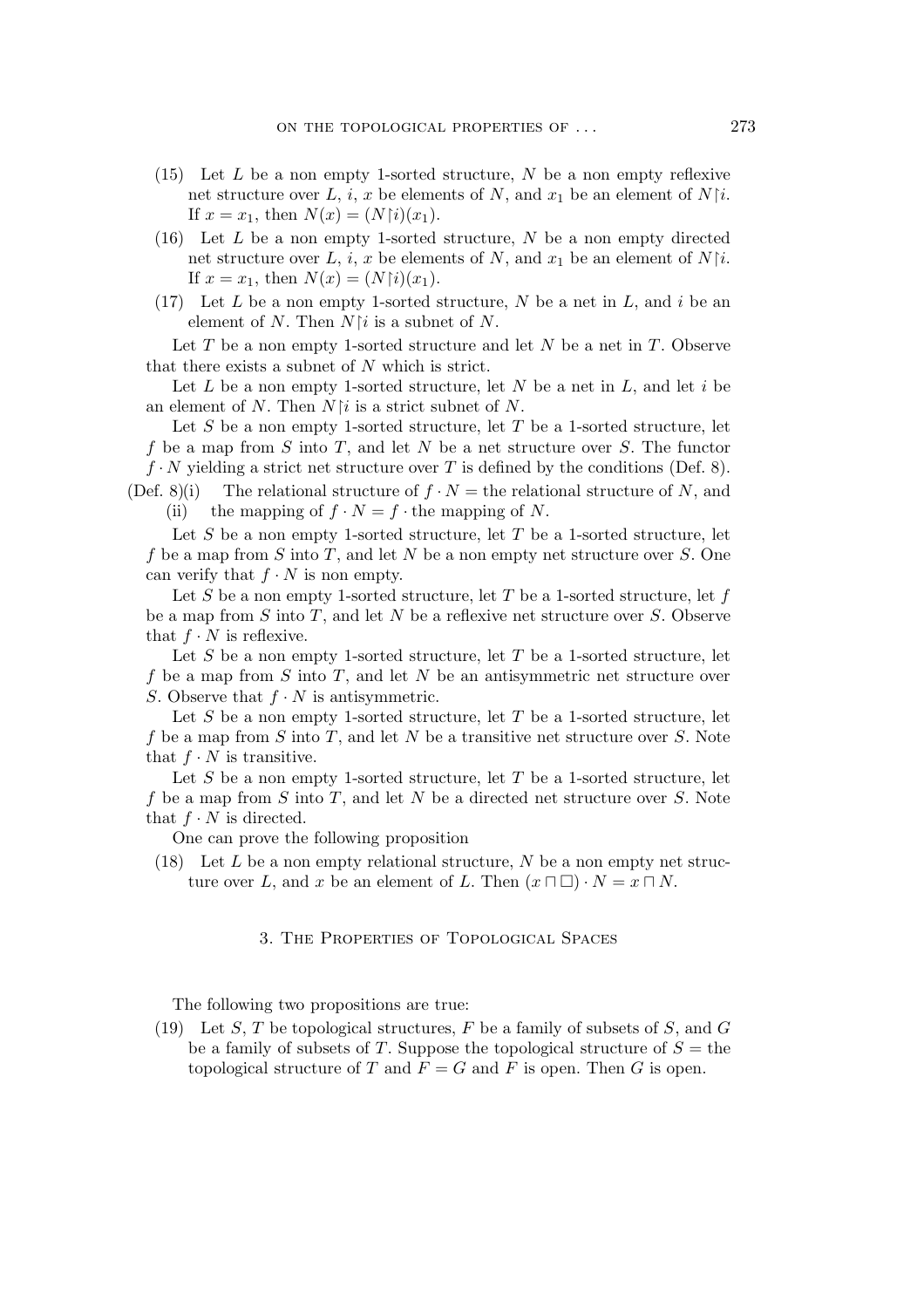(20) Let S, T be topological structures, F be a family of subsets of S, and G be a family of subsets of T. Suppose the topological structure of  $S =$  the topological structure of T and  $F = G$  and F is closed. Then G is closed.

Let a be a set. Note that  $\{a\}_{\text{top}}$  is discrete.

We consider FR-structures as extensions of topological structure and relational structure as systems

 $\langle$  a carrier, a internal relation, a topology  $\rangle$ ,

where the carrier is a set, the internal relation is a binary relation on the carrier, and the topology is a family of subsets of the carrier.

Let A be a non empty set, let R be a relation between A and A, and let T be a family of subsets of A. Note that  $\langle A, R, T \rangle$  is non empty.

Let x be a set, let R be a binary relation on  $\{x\}$ , and let T be a family of subsets of  $\{x\}$ . Note that  $\langle \{x\}, R, T \rangle$  is trivial.

Let  $X$  be a set, let  $O$  be an order in  $X$ , and let  $T$  be a family of subsets of X. Observe that  $\langle X, O, T \rangle$  is reflexive transitive and antisymmetric.

Let us observe that there exists a FR-structure which is trivial, reflexive, non empty, discrete, strict, and finite.

A TopLattice is a reflexive transitive antisymmetric topological space-like FR-structure with g.l.b.'s and l.u.b.'s.

Let us observe that there exists a non empty TopLattice which is strict, trivial, discrete, finite, compact, and Hausdorff.

Let  $T$  be a Hausdorff non empty topological space. One can check that every non empty subspace of  $T$  is Hausdorff.

One can prove the following propositions:

- (21) For every non empty topological space T and for every point  $p$  of T holds every element of the open neighbourhoods of  $p$  is a neighbourhood of  $p$ .
- (22) Let T be a non empty topological space, p be a point of T, and A, B be elements of the open neighbourhoods of p. Then  $A \cap B$  is an element of the open neighbourhoods of p.
- (23) Let T be a non empty topological space, p be a point of T, and A, B be elements of the open neighbourhoods of p. Then  $A \cup B$  is an element of the open neighbourhoods of p.
- (24) Let T be a non empty topological space, p be an element of the carrier of T, and N be a net in T. Suppose  $p \in \text{Lim } N$ . Let S be a subset of the carrier of T. If  $S = \text{rng}$  (the mapping of N), then  $p \in \overline{S}$ .
- $(25)$  Let T be a Hausdorff non empty TopLattice, N be a convergent net in T, and f be a map from T into T. If f is continuous, then  $f(\lim N) \in$  $\lim(f \cdot N)$ .
- (26) Let  $T$  be a Hausdorff non empty TopLattice,  $N$  be a convergent net in T, and x be an element of T. If  $x \sqcap \Box$  is continuous, then  $x \sqcap \lim N \in \Box$  $\lim(x \sqcap N)$ .
- (27) Let S be a Hausdorff non empty TopLattice and x be an element of S. If for every element a of S holds  $a \sqcap \square$  is continuous, then  $\uparrow x$  is closed.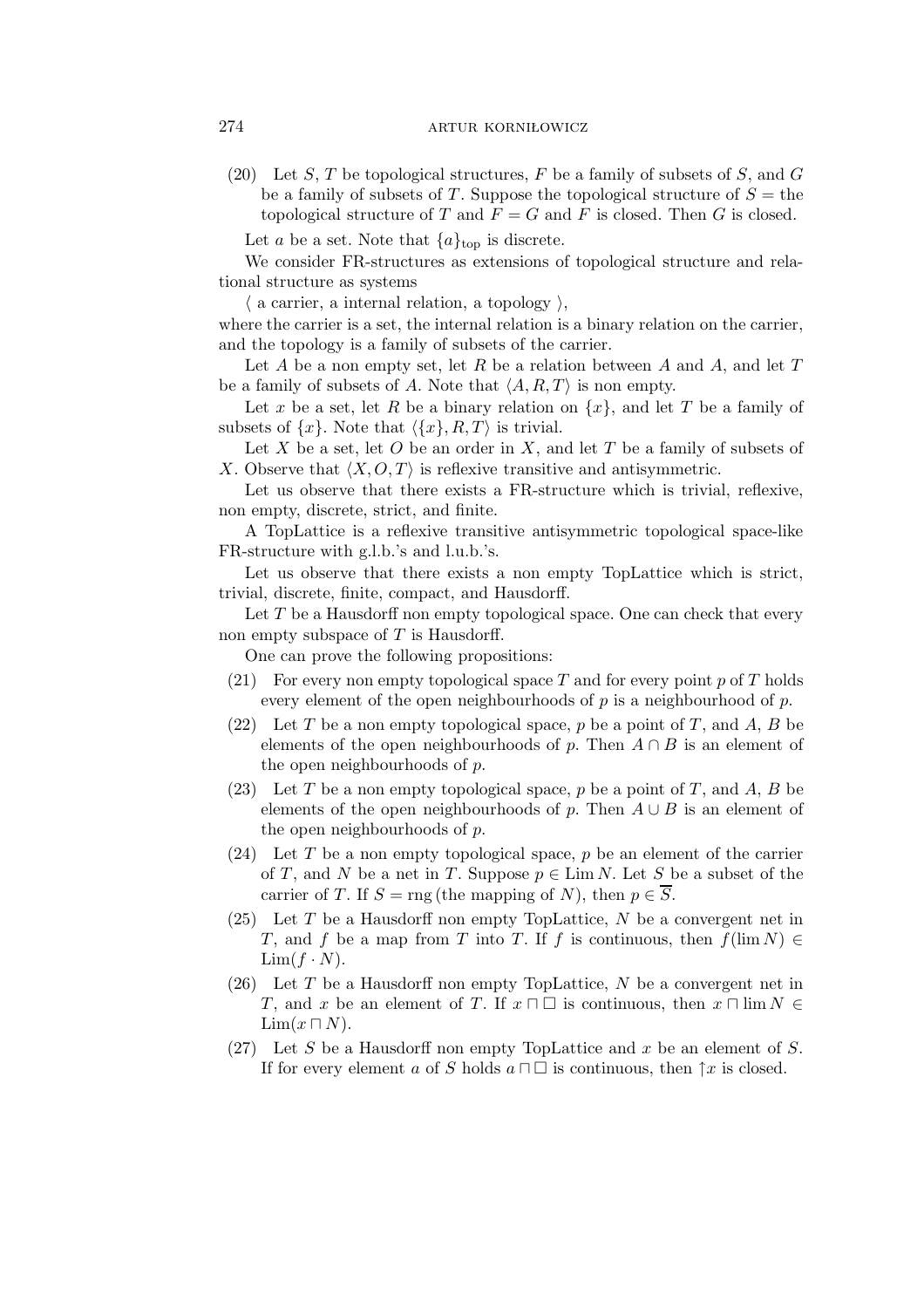(28) Let S be a compact Hausdorff non empty TopLattice and x be an element of S. If for every element b of S holds  $b \sqcap \Box$  is continuous, then  $\downarrow x$  is closed.

# 4. The Cluster Points of Nets

Let  $T$  be a TopLattice, let  $N$  be a non empty net structure over  $T$ , and let p be a point of T. We say that p is a cluster point of N if and only if:

(Def. 9) For every neighbourhood  $O$  of p holds  $N$  is often in  $O$ .

Next we state several propositions:

- (29) Let  $L$  be a non empty TopLattice,  $N$  be a net in  $L$ , and  $c$  be a point of L. If  $c \in \text{Lim } N$ , then c is a cluster point of N.
- (30) Let T be a compact Hausdorff non empty TopLattice and N be a net in T. Then there exists a point c of T such that c is a cluster point of  $N$ .
- (31) Let L be a non empty TopLattice, N be a net in  $L, M$  be a subnet of N, and c be a point of L. If c is a cluster point of  $M$ , then c is a cluster point of N.
- (32) Let T be a non empty TopLattice, N be a net in T, and x be a point of T. Suppose x is a cluster point of N. Then there exists a subnet  $M$  of  $N$ such that  $x \in \text{Lim }M$ .
- (33) Let L be a compact Hausdorff non empty TopLattice and N be a net in L. Suppose that for all points c,  $d$  of  $L$  such that c is a cluster point of  $N$ and d is a cluster point of N holds  $c = d$ . Let s be a point of L. If s is a cluster point of N, then  $s \in \text{Lim } N$ .
- (34) Let S be a non empty TopLattice, c be a point of S, N be a net in S, and  $A$  be a subset of  $S$ . Suppose  $c$  is a cluster point of  $N$  and  $A$  is closed and rng (the mapping of  $N$ )  $\subseteq$  A. Then  $c \in A$ .
- (35) Let S be a compact Hausdorff non empty TopLattice, c be a point of S, and N be a net in S. Suppose for every element x of S holds  $x \sqcap \square$ is continuous and  $N$  is eventually-directed and  $c$  is a cluster point of  $N$ . Then  $c = \sup N$ .
- (36) Let  $S$  be a compact Hausdorff non empty TopLattice,  $c$  be a point of S, and N be a net in S. Suppose for every element x of S holds  $x \sqcap \square$  is continuous and N is eventually-filtered and c is a cluster point of  $N$ . Then  $c = \inf N$ .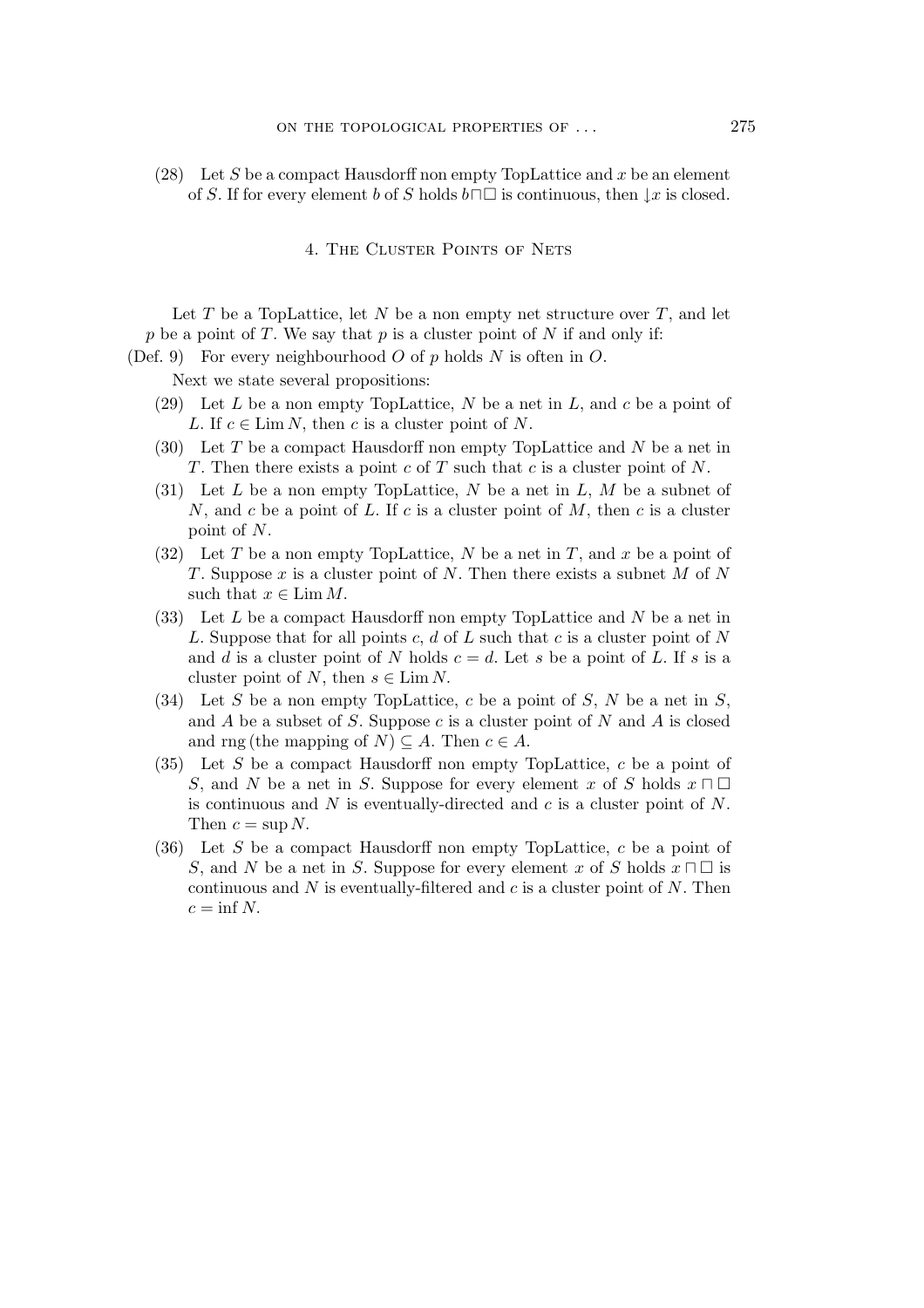5. On The Topological Properties of Meet-Continuous Lattices

Next we state several propositions:

- (37) Let S be a Hausdorff non empty TopLattice. Suppose that
	- (i) for every net  $N$  in  $S$  such that  $N$  is eventually-directed holds sup  $N$ exists and  $\sup N \in \lim N$ , and
	- (ii) for every element x of S holds  $x \sqcap \square$  is continuous. Then S is meet-continuous.
- (38) Let S be a compact Hausdorff non empty TopLattice. Suppose that for every element x of S holds  $x \sqcap \Box$  is continuous. Let N be a net in S. If N is eventually-directed, then sup N exists and sup  $N \in \text{Lim } N$ .
- (39) Let S be a compact Hausdorff non empty TopLattice. Suppose that for every element x of S holds  $x \sqcap \Box$  is continuous. Let N be a net in S. If N is eventually-filtered, then inf N exists and inf  $N \in \text{Lim } N$ .
- $(40)$  Let S be a compact Hausdorff non empty TopLattice. If for every element x of S holds  $x \sqcap \square$  is continuous, then S is bounded.
- (41) Let S be a compact Hausdorff non empty TopLattice. Suppose that for every element x of S holds  $x \Box \Box$  is continuous. Then S is meet-continuous.

#### **REFERENCES**

- [1] Grzegorz Bancerek. Complete lattices. *Formalized Mathematics*, 2(**5**):719–725, 1991.
- [2] Grzegorz Bancerek. Bounds in posets and relational substructures. *Formalized Mathematics*, 6(**1**):81–91, 1997.
- [3] Grzegorz Bancerek. Directed sets, nets, ideals, filters, and maps. *Formalized Mathematics*, 6(**1**):93–107, 1997.
- [4] Józef Białas. Group and field definitions. *Formalized Mathematics*, 1(**3**):433–439, 1990.
- [5] Leszek Borys. Paracompact and metrizable spaces. *Formalized Mathematics*, 2(**4**):481– 485, 1991.
- [6] Czesław Byliński. Functions and their basic properties. *Formalized Mathematics*, 1(**1**):55– 65, 1990.
- [7] Czesław Byliński. Functions from a set to a set. *Formalized Mathematics*, 1(**1**):153–164, 1990.
- [8] Czesław Byliński. Galois connections. *Formalized Mathematics*, 6(**1**):131–143, 1997. [9] Agata Darmochwał. Compact spaces. *Formalized Mathematics*, 1(**2**):383–386, 1990.
- [10] Agata Darmochwał. Families of subsets, subspaces and mappings in topological spaces. *Formalized Mathematics*, 1(**2**):257–261, 1990.
- [11] Agata Darmochwał. Finite sets. *Formalized Mathematics*, 1(**1**):165–167, 1990.
- [12] G. Gierz, K.H. Hofmann, K. Keimel, J.D. Lawson, M. Mislove, and D.S. Scott. *A Compendium of Continuous Lattices*. Springer-Verlag, Berlin, Heidelberg, New York, 1980.
- [13] Adam Grabowski. On the category of posets. *Formalized Mathematics*, 5(**4**):501–505, 1996.
- [14] Adam Grabowski and Robert Milewski. Boolean posets, posets under inclusion and products of relational structures. *Formalized Mathematics*, 6(**1**):117–121, 1997.
- [15] Krzysztof Hryniewiecki. Relations of tolerance. *Formalized Mathematics*, 2(**1**):105–109, 1991.
- [16] Zbigniew Karno. The lattice of domains of an extremally disconnected space. *Formalized Mathematics*, 3(**2**):143–149, 1992.
- [17] Artur Korniłowicz. Cartesian products of relations and relational structures. *Formalized Mathematics*, 6(**1**):145–152, 1997.